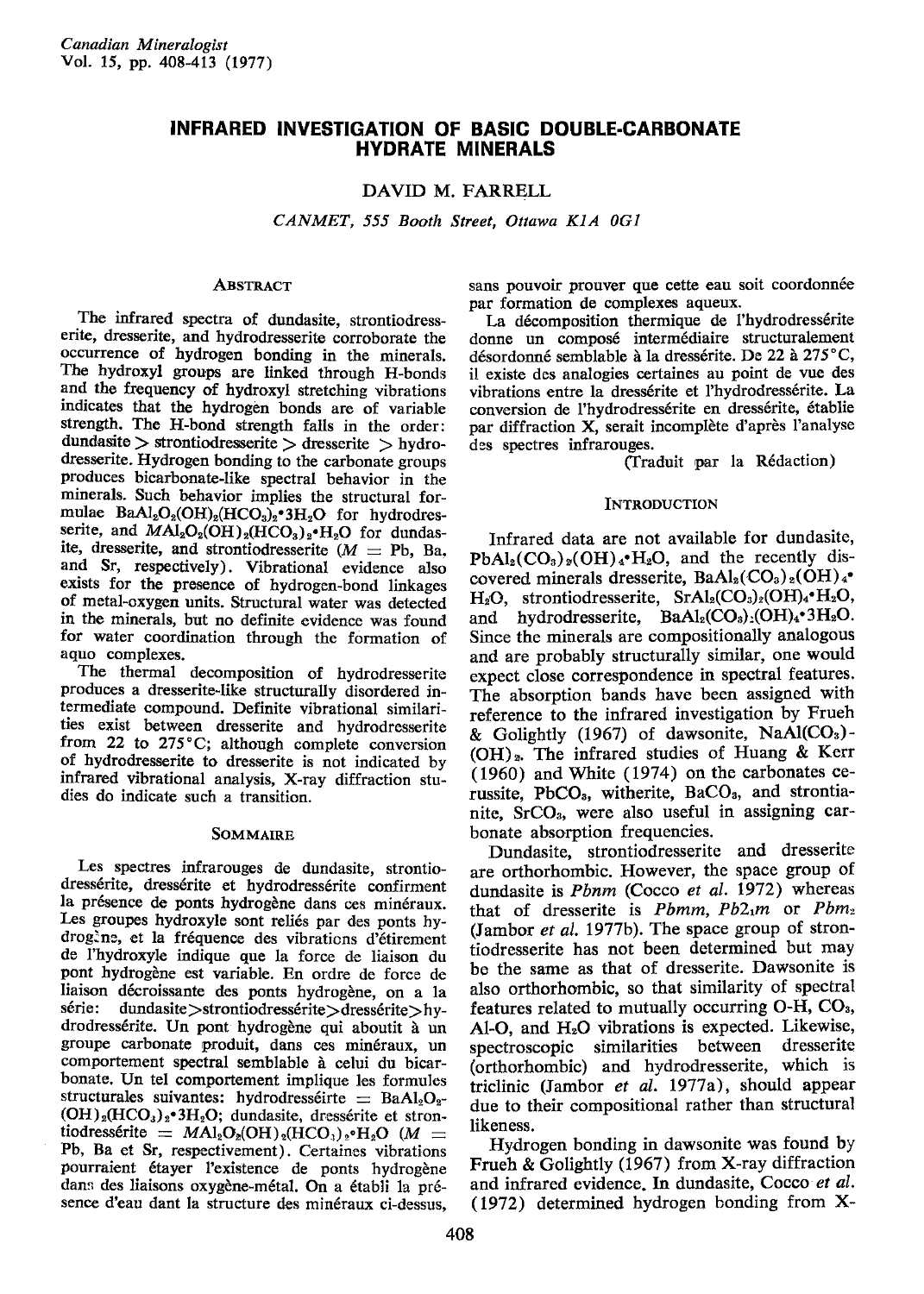



FIG. 2. Infrared spectra of hydrodresserite heated to 50, 100, 150, and 275°C.

ray diffraction studies. Structural framework hydrogen bonding rather than cation coordination occurs with water molecules. Hydrodresserite is

a metastable mineral which desorbs water and converts to dresserite, in some cases via an intermediate phase (Jambor et al. 1977a). Their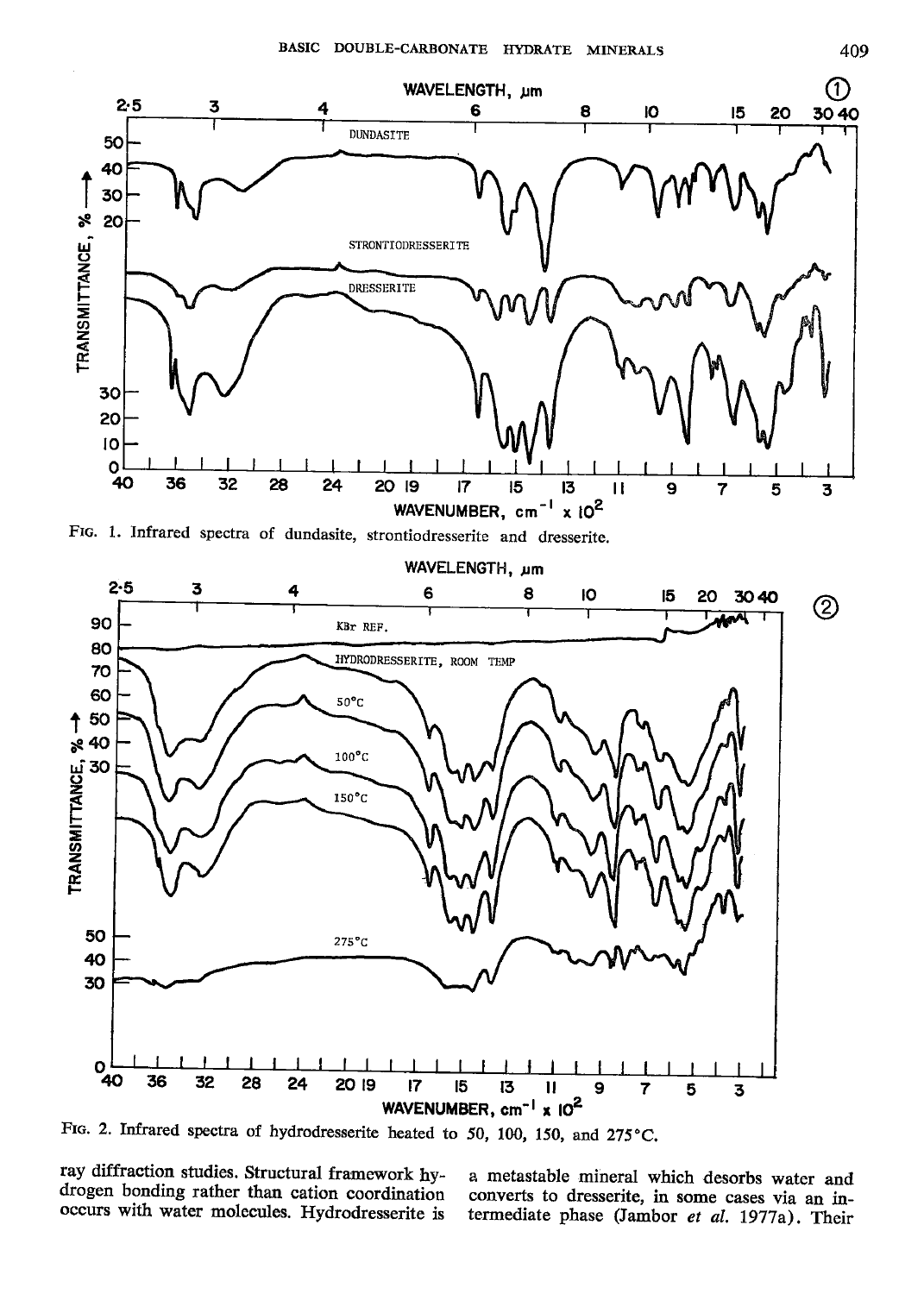

Frc. 3. Band-height diagram of dundasite, strontiodresserite, dresserite, hydrodresserite, and heated hydrodresserite.

X-ray data and heating experiments indicate that the breakdown of hydrodresserite is complex. Spectral data indicate that all compounds formed in the breakdown are structurally similar; after heating to  $275^{\circ}$ C, the spectra seem to indicate a disordered dresserite-type compound.

### EXPERIMENTAL METHOD

The mineral samples were hand-picked under a binocular microscope and checked by X-ray diffraction patterns. Dundasite from Mt. Dundas, Tasmania, was obtained from the National Mineral Collection, Ottawa (Ref. No. 13112). The strontiodresserite, dresserite, and hydrodresserite were from St-Michel, Montreal Island, Quebec, the only locality known. The specimens were prepared for infrared analysis by the standard KBr pressed-pellet technique. The KBr was dried at 140'C for 24 hours prior to use and 0.5 wt. % of sample was added, except for strontiodresserite, for which only  $0.2$  wt.  $%$  was available.

To determine the decomposition pattern, a single hydrodresserite disk was deposited sequentially in an oven at temperatures of 50, 100, 150, and  $275^{\circ}$ C, held at temperature for one hour, and cooled in a stream of dry nitrogen prior to infrared analysis. The thermal limits of KBr prevented investigation at higher temperatures. On the assumption that pellitization pressures might cause decomposition of the hydrodresserite, a second specimen of the mineral was prepared as a suspension in nujol. The roomtemperature KBr and nujol spectra were identical, and therefore only the KBr spectra are reported here.

The IR spectra were registered with a Beckman IR-12 infrared spectrophotometer in the 300- 4000 cm'l region using a scanning speed of 40  $cm<sup>-1</sup>/min$ . The spectra were standardized against polystyrene absorptions, and reproducibility of duplicate spectra was within  $\pm 2$  cm<sup>-1</sup> in the 300-2000 cm<sup>-1</sup> region and  $\pm$ 5 cm<sup>-1</sup> in the 2000-4000 cm-l region. The spectra of dundasite, strontiodresserite and dresserite are illustrated in Figure 1; those of unheated and heated hydrodresserite appear in Figure 2. Figure 3 shows the band intensities, as determined by the band heights only, in terms of their absorbance relative to the strongest band for that mineral and corrected for differences in sample concentration. Figure 3 also indicates the resolution of certain bands, which is not immediately evident in the spectra as reproduced in Figures 1 and 2.

## SPECTRAL COMPOSITION

Spectral features are discussed assuming relatively minor interaction between ionic species in each mineral. The spectra consist of characteristic lattice modes plus sharp spectral bands indicating the presence of distinct internal modes for hydroxyl, water, and carbonate groups. Spectral assignments for dundasite, strontiodresserite, and dresserite are compiled in Table 1; those of hydrodresserite and its thermal products appear in Table 2.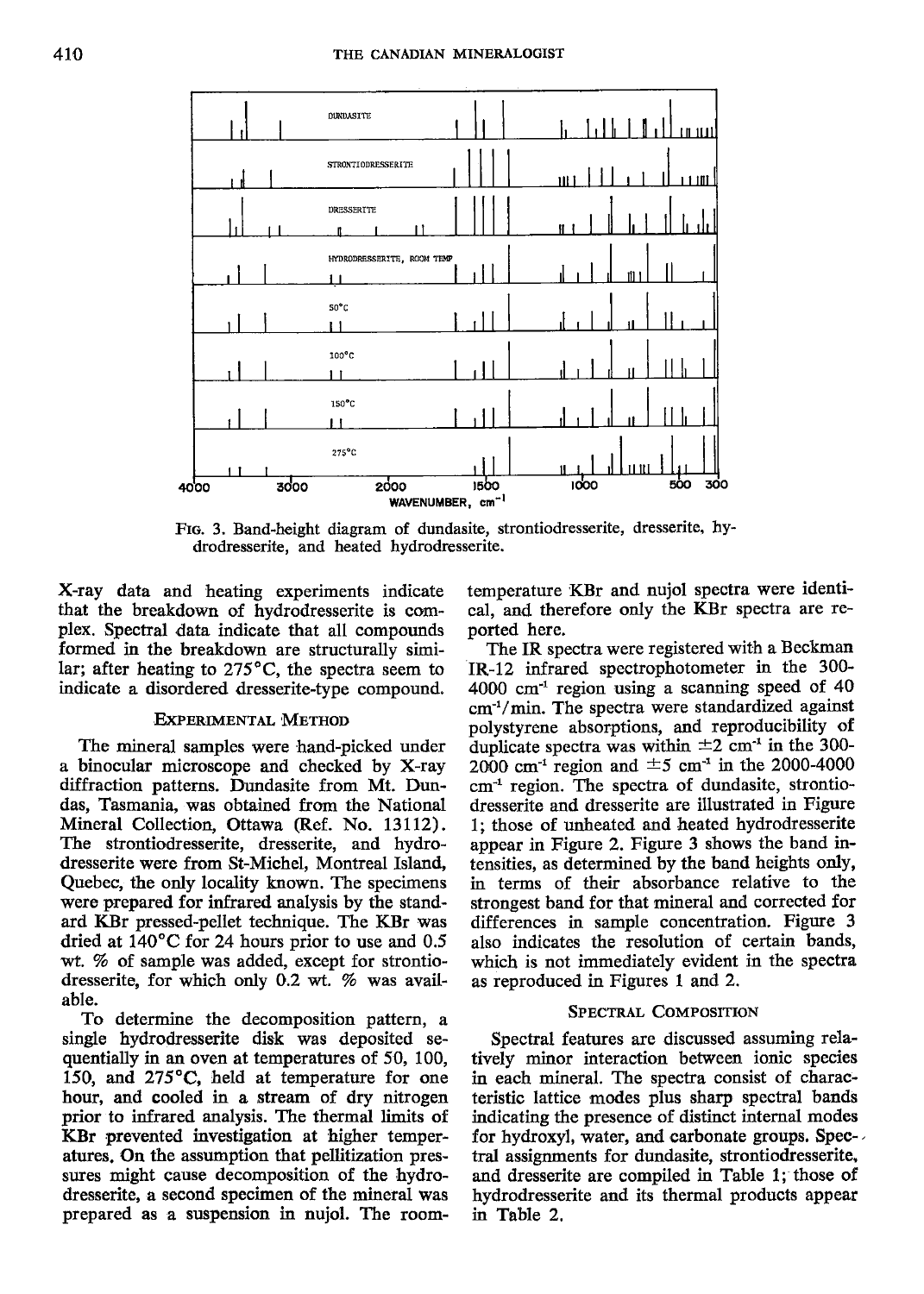" TABLE 1. INFRARED ABSORPTION FREQUENCIES OF DUNDASITE. TODORROPOTE UM BERGARD

| 303(m)<br>312(m)<br>313(m)<br>lattice modes, H <sub>2</sub> 0<br>324(w)<br>350(w)<br>350(w)<br>350(w)<br>librations, M-OH or<br>370(sh)<br>372(m)<br>382(w)<br>382(w)<br>A1-0-A1 deformations<br>397 (w)<br>400(w)<br>395 (w)<br>440(w)<br>440(sh)<br>455(sh)<br>455(w)<br>485 (w)<br>481 (w)<br>470(m)<br>542(s)<br>550(s)<br>535(s)<br>ง<br><sub>M-0</sub><br>576(m)<br>578(m)<br>566(m)<br>$615$ $(sh)$<br>667(m)<br>668(m)<br>$v_{4(00_{5}^{2})}$<br>675(m)<br>680(m)<br>730(w)<br>753(m)<br>760(w)<br>750(m)<br>$v_{A10}$<br>826(w)<br>843(m)<br>341(m)<br>840(s)<br>$v_{2(CO_3^{2-})}$<br>858(m)<br>883(m)<br>893(m)<br>925(sh)<br>$v_{H0\cdots A1}$<br>965(m)<br>962(m)<br>952(m)<br>1035(w)<br>1040(w)<br>OH bridge?<br>1070(sh)<br>$1083({\rm sh})$<br>1093(w)<br>1088(w)<br>$v_{1(C0_3^{2-})}$<br>1102(m)<br>1112(w)<br>$1108$ $(sh)$<br>1396(ys)<br>1370(ys)<br>1375(vs)<br>1455(ys)<br>1450(ys)<br>$v_{3(00_3^2^-)}$<br>1503(m)<br>1517(s)<br>1505(s)<br>1540(s)<br>1576(s)<br>1550(s)<br>1643(n)<br>$\gamma_{HOH}$<br>1653(m)<br>1644(s)<br>1815(sh)<br>1850(sh)<br>harmonics of<br>2110(sh)<br>unknown origin<br>2480 (vw)<br>2500(vw)<br>3120(sh)<br>3100(m)<br>3200(m)<br>3230(s)<br>3446(s)<br>3480(m)<br>3490(vs)<br>+ H-bonding<br>$v_{\rm off}$<br>3510(sh)<br>3510(sh)<br>3560(sh)<br>3600(m)<br>3600(w)<br>3625(m) | Dundasite | SIKWAIIODKGOOGKIJE AND DRESSEKIIE |            |            |
|------------------------------------------------------------------------------------------------------------------------------------------------------------------------------------------------------------------------------------------------------------------------------------------------------------------------------------------------------------------------------------------------------------------------------------------------------------------------------------------------------------------------------------------------------------------------------------------------------------------------------------------------------------------------------------------------------------------------------------------------------------------------------------------------------------------------------------------------------------------------------------------------------------------------------------------------------------------------------------------------------------------------------------------------------------------------------------------------------------------------------------------------------------------------------------------------------------------------------------------------------------------------------------------------------------------------------------------|-----------|-----------------------------------|------------|------------|
|                                                                                                                                                                                                                                                                                                                                                                                                                                                                                                                                                                                                                                                                                                                                                                                                                                                                                                                                                                                                                                                                                                                                                                                                                                                                                                                                          |           | Strontiodresserite                | Dresserite | Assignment |
|                                                                                                                                                                                                                                                                                                                                                                                                                                                                                                                                                                                                                                                                                                                                                                                                                                                                                                                                                                                                                                                                                                                                                                                                                                                                                                                                          |           |                                   |            |            |
|                                                                                                                                                                                                                                                                                                                                                                                                                                                                                                                                                                                                                                                                                                                                                                                                                                                                                                                                                                                                                                                                                                                                                                                                                                                                                                                                          |           |                                   |            |            |
|                                                                                                                                                                                                                                                                                                                                                                                                                                                                                                                                                                                                                                                                                                                                                                                                                                                                                                                                                                                                                                                                                                                                                                                                                                                                                                                                          |           |                                   |            |            |
|                                                                                                                                                                                                                                                                                                                                                                                                                                                                                                                                                                                                                                                                                                                                                                                                                                                                                                                                                                                                                                                                                                                                                                                                                                                                                                                                          |           |                                   |            |            |
|                                                                                                                                                                                                                                                                                                                                                                                                                                                                                                                                                                                                                                                                                                                                                                                                                                                                                                                                                                                                                                                                                                                                                                                                                                                                                                                                          |           |                                   |            |            |
|                                                                                                                                                                                                                                                                                                                                                                                                                                                                                                                                                                                                                                                                                                                                                                                                                                                                                                                                                                                                                                                                                                                                                                                                                                                                                                                                          |           |                                   |            |            |
|                                                                                                                                                                                                                                                                                                                                                                                                                                                                                                                                                                                                                                                                                                                                                                                                                                                                                                                                                                                                                                                                                                                                                                                                                                                                                                                                          |           |                                   |            |            |
|                                                                                                                                                                                                                                                                                                                                                                                                                                                                                                                                                                                                                                                                                                                                                                                                                                                                                                                                                                                                                                                                                                                                                                                                                                                                                                                                          |           |                                   |            |            |
|                                                                                                                                                                                                                                                                                                                                                                                                                                                                                                                                                                                                                                                                                                                                                                                                                                                                                                                                                                                                                                                                                                                                                                                                                                                                                                                                          |           |                                   |            |            |
|                                                                                                                                                                                                                                                                                                                                                                                                                                                                                                                                                                                                                                                                                                                                                                                                                                                                                                                                                                                                                                                                                                                                                                                                                                                                                                                                          |           |                                   |            |            |
|                                                                                                                                                                                                                                                                                                                                                                                                                                                                                                                                                                                                                                                                                                                                                                                                                                                                                                                                                                                                                                                                                                                                                                                                                                                                                                                                          |           |                                   |            |            |
|                                                                                                                                                                                                                                                                                                                                                                                                                                                                                                                                                                                                                                                                                                                                                                                                                                                                                                                                                                                                                                                                                                                                                                                                                                                                                                                                          |           |                                   |            |            |
|                                                                                                                                                                                                                                                                                                                                                                                                                                                                                                                                                                                                                                                                                                                                                                                                                                                                                                                                                                                                                                                                                                                                                                                                                                                                                                                                          |           |                                   |            |            |
|                                                                                                                                                                                                                                                                                                                                                                                                                                                                                                                                                                                                                                                                                                                                                                                                                                                                                                                                                                                                                                                                                                                                                                                                                                                                                                                                          |           |                                   |            |            |
|                                                                                                                                                                                                                                                                                                                                                                                                                                                                                                                                                                                                                                                                                                                                                                                                                                                                                                                                                                                                                                                                                                                                                                                                                                                                                                                                          |           |                                   |            |            |
|                                                                                                                                                                                                                                                                                                                                                                                                                                                                                                                                                                                                                                                                                                                                                                                                                                                                                                                                                                                                                                                                                                                                                                                                                                                                                                                                          |           |                                   |            |            |
|                                                                                                                                                                                                                                                                                                                                                                                                                                                                                                                                                                                                                                                                                                                                                                                                                                                                                                                                                                                                                                                                                                                                                                                                                                                                                                                                          |           |                                   |            |            |
|                                                                                                                                                                                                                                                                                                                                                                                                                                                                                                                                                                                                                                                                                                                                                                                                                                                                                                                                                                                                                                                                                                                                                                                                                                                                                                                                          |           |                                   |            |            |
|                                                                                                                                                                                                                                                                                                                                                                                                                                                                                                                                                                                                                                                                                                                                                                                                                                                                                                                                                                                                                                                                                                                                                                                                                                                                                                                                          |           |                                   |            |            |
|                                                                                                                                                                                                                                                                                                                                                                                                                                                                                                                                                                                                                                                                                                                                                                                                                                                                                                                                                                                                                                                                                                                                                                                                                                                                                                                                          |           |                                   |            |            |
|                                                                                                                                                                                                                                                                                                                                                                                                                                                                                                                                                                                                                                                                                                                                                                                                                                                                                                                                                                                                                                                                                                                                                                                                                                                                                                                                          |           |                                   |            |            |
|                                                                                                                                                                                                                                                                                                                                                                                                                                                                                                                                                                                                                                                                                                                                                                                                                                                                                                                                                                                                                                                                                                                                                                                                                                                                                                                                          |           |                                   |            |            |
|                                                                                                                                                                                                                                                                                                                                                                                                                                                                                                                                                                                                                                                                                                                                                                                                                                                                                                                                                                                                                                                                                                                                                                                                                                                                                                                                          |           |                                   |            |            |
|                                                                                                                                                                                                                                                                                                                                                                                                                                                                                                                                                                                                                                                                                                                                                                                                                                                                                                                                                                                                                                                                                                                                                                                                                                                                                                                                          |           |                                   |            |            |
|                                                                                                                                                                                                                                                                                                                                                                                                                                                                                                                                                                                                                                                                                                                                                                                                                                                                                                                                                                                                                                                                                                                                                                                                                                                                                                                                          |           |                                   |            |            |
|                                                                                                                                                                                                                                                                                                                                                                                                                                                                                                                                                                                                                                                                                                                                                                                                                                                                                                                                                                                                                                                                                                                                                                                                                                                                                                                                          |           |                                   |            |            |
|                                                                                                                                                                                                                                                                                                                                                                                                                                                                                                                                                                                                                                                                                                                                                                                                                                                                                                                                                                                                                                                                                                                                                                                                                                                                                                                                          |           |                                   |            |            |
|                                                                                                                                                                                                                                                                                                                                                                                                                                                                                                                                                                                                                                                                                                                                                                                                                                                                                                                                                                                                                                                                                                                                                                                                                                                                                                                                          |           |                                   |            |            |
|                                                                                                                                                                                                                                                                                                                                                                                                                                                                                                                                                                                                                                                                                                                                                                                                                                                                                                                                                                                                                                                                                                                                                                                                                                                                                                                                          |           |                                   |            |            |
|                                                                                                                                                                                                                                                                                                                                                                                                                                                                                                                                                                                                                                                                                                                                                                                                                                                                                                                                                                                                                                                                                                                                                                                                                                                                                                                                          |           |                                   |            |            |
|                                                                                                                                                                                                                                                                                                                                                                                                                                                                                                                                                                                                                                                                                                                                                                                                                                                                                                                                                                                                                                                                                                                                                                                                                                                                                                                                          |           |                                   |            |            |
|                                                                                                                                                                                                                                                                                                                                                                                                                                                                                                                                                                                                                                                                                                                                                                                                                                                                                                                                                                                                                                                                                                                                                                                                                                                                                                                                          |           |                                   |            |            |
|                                                                                                                                                                                                                                                                                                                                                                                                                                                                                                                                                                                                                                                                                                                                                                                                                                                                                                                                                                                                                                                                                                                                                                                                                                                                                                                                          |           |                                   |            |            |
|                                                                                                                                                                                                                                                                                                                                                                                                                                                                                                                                                                                                                                                                                                                                                                                                                                                                                                                                                                                                                                                                                                                                                                                                                                                                                                                                          |           |                                   |            |            |
|                                                                                                                                                                                                                                                                                                                                                                                                                                                                                                                                                                                                                                                                                                                                                                                                                                                                                                                                                                                                                                                                                                                                                                                                                                                                                                                                          |           |                                   |            |            |
|                                                                                                                                                                                                                                                                                                                                                                                                                                                                                                                                                                                                                                                                                                                                                                                                                                                                                                                                                                                                                                                                                                                                                                                                                                                                                                                                          |           |                                   |            |            |
|                                                                                                                                                                                                                                                                                                                                                                                                                                                                                                                                                                                                                                                                                                                                                                                                                                                                                                                                                                                                                                                                                                                                                                                                                                                                                                                                          |           |                                   |            |            |
|                                                                                                                                                                                                                                                                                                                                                                                                                                                                                                                                                                                                                                                                                                                                                                                                                                                                                                                                                                                                                                                                                                                                                                                                                                                                                                                                          |           |                                   |            |            |
|                                                                                                                                                                                                                                                                                                                                                                                                                                                                                                                                                                                                                                                                                                                                                                                                                                                                                                                                                                                                                                                                                                                                                                                                                                                                                                                                          |           |                                   |            |            |
|                                                                                                                                                                                                                                                                                                                                                                                                                                                                                                                                                                                                                                                                                                                                                                                                                                                                                                                                                                                                                                                                                                                                                                                                                                                                                                                                          |           |                                   |            |            |
|                                                                                                                                                                                                                                                                                                                                                                                                                                                                                                                                                                                                                                                                                                                                                                                                                                                                                                                                                                                                                                                                                                                                                                                                                                                                                                                                          |           |                                   |            |            |

#### Hydroxyl and water vibrations

Spectral bands with frequencies exceeding 3000 cm<sup>-1</sup> are assigned to OH vibrations. Hydrogen bonds modify the oscillations by reducing their frequencies proportionate to the hydrogenbond strength. The data indicate at least three distinct hydroxyl vibrations in the 3200, 3500, and 3600 cm<sup>-1</sup> ranges. As Cocco et al.  $(1972)$ have shown, four distinct OH sites exist in dundasite, as well as water of hydration, so that at least four OH frequencies may be assigned readily. The 3200 cm<sup>-1</sup> vibrations are strongly affected by hydrogen bonding, reducing their absorptions approximately 450 cm<sup>-1</sup> from the OH free-ion frequency. From the relative hydroxyl frequencies, the strength of hydrogen bonds is in the order dundasite>strontiodresserite>dresserite> hydrodresserite. Additional splitting occurs at 3446 and 3510 cm<sup>-1</sup> for dundasite and at 3480 and 3510 cm<sup>-1</sup> for strontiodresserite, whereas dresserite splits at 3120, 3230  $cm<sup>1</sup>$  and 3490, 3560 cm<sup>-1</sup>. However, such splitting does not occur for triclinic hydrodresserite, and appears to be influenced by hydrogen-bond strength.

Absorption arising from bridging of two metallic ions by hydroxyl groups may occur at frequencies less than 1100 cm<sup>-1</sup>. Such bridging occurs in lead complexes studied by Maroni & Spiro (1967), in dawsonite (Frueh & Golightly 1967) and in dundasite (Cocco et al. 1972). The

TABLE 2. INFRARED ABSORPTION FREQUENCIES OF HYDRODRESSERITE

|           |        |                                                                    | AND IIS INCRMAL PRODUCIS" |                 |                 |                                   |
|-----------|--------|--------------------------------------------------------------------|---------------------------|-----------------|-----------------|-----------------------------------|
|           |        | Final Product Temp. and Absorption Band<br>Intensity After Cooling |                           |                 |                 |                                   |
| Frequency | Room   |                                                                    |                           |                 |                 | Assignment                        |
| $cm^{-1}$ | Temp.  | $50^{\circ}$ C                                                     | 100°C                     | $150^{\circ}$ C | $275^{\circ}$ C |                                   |
| 315       | s      | s                                                                  | S                         | s               | S               | lattice modes, H <sub>2</sub> O   |
| 373       | v      | w                                                                  | m                         | m               | s               | librations, M-OH or               |
| 465       |        |                                                                    | sh                        | sh              | W               | Al-O-Al deformations              |
| 480       |        | sh                                                                 | m                         | ш               |                 |                                   |
| 500       |        |                                                                    |                           | $\blacksquare$  | sh              | $v_{M-O}$                         |
| 535       | m      | m                                                                  | m                         | m               | Ś               |                                   |
|           | 565(m) | 568(m)                                                             | 570(m)                    | 572(m)          | 586(m)          |                                   |
| 660       | s      | S                                                                  | s                         | s               | w               |                                   |
| 682       |        |                                                                    |                           |                 | w               | $v_{4(00_{3}^{2})}$               |
| 700       | sh     |                                                                    |                           |                 | sh              |                                   |
| 734       | w      | W                                                                  | W                         | W               | sh              |                                   |
| 741       | w      | ż                                                                  |                           |                 |                 |                                   |
| 755       | sh     | W                                                                  | W                         | W               | W               | $\mathsf{P}_\mathtt{A10}$         |
| 800       |        |                                                                    |                           |                 | s               |                                   |
| 848       | s      | s                                                                  | s                         | s               | m               | $\mu_{2(CO_3^{2-})}$              |
| 860       | sh     | sh                                                                 | sh                        | sh              | m               |                                   |
| 950       | m      | m                                                                  | ш                         | m               | m               | $\frac{1}{2}$<br>OH bridge?       |
| 1020      | sh     | sh                                                                 | sh                        | Ŵ               | v               |                                   |
| 1090      | W      | w                                                                  | w                         | w               | W               |                                   |
| 1110      | sh     | sh                                                                 | sh                        | sh              | sh              | $\int_1^{\sqrt{1}} (cos^2 x)$     |
| 1375      | s      | s                                                                  | s                         | S               | s               | $\sqrt{\frac{1}{3(100_3^2)}}$     |
| 1455      | m      | $\mathbf{m}$                                                       | m                         | m               | $\mathfrak{m}$  |                                   |
| 1505      | m      | m                                                                  | ш                         | m               | m               |                                   |
| 1550      | m      | m                                                                  | m                         | $\mathbf{m}$    | m               |                                   |
| 1650      | m      | m                                                                  | m                         | m               |                 | $\rm v_{HOH}$                     |
| 2480      | sh     | sh                                                                 | sh                        | sh              |                 | harmonics of unknown              |
| 2580      | sh     | sh                                                                 | sh                        | sh              | -               | origin                            |
| 3260      | m      | m                                                                  | m                         | m               | W               |                                   |
| 3530      | m      | ш                                                                  | m                         | m               | W               | $\psi_{\text{OH}}$<br>+ H-bonding |
| 3635      | W      | W                                                                  | w                         | W               | W               |                                   |
|           |        |                                                                    |                           |                 |                 |                                   |

\*X-ray identification of products for this temperature range are given in Table 5 of Jambor et al. (1977a).

 $sh = shoulder w = weak m = medium s = strong v = very$ M=Pb, Sr, Ba for dundasite, strontiodresserite, and dresserite,

respectively.

 $950-965$  cm<sup>-1</sup> bands in the present minerals are assigned to the  $H-O \cdot A1$  bending mode (Frueh) & Golightly 1967).

Structural-water bending vibrations were observed in the 1650 cm<sup>-1</sup> region. Librational modes due to rotational oscillations of uncoordinated water may account for some of the bands at less than 600 cm<sup>-1</sup>. Such librational modes are generally quite weak because of restrictive interatomic interactions.

### Carbonate vibrations

The medium to very strong vibrations in the 1370-1576 cm<sup>-1</sup> region are assigned to the  $v_3$ asymmetric stretching mode of the carbonate group. The strong splitting of  $v_3$  produces multiple bands in a wide spectral range. The magnitude of splitting is a consequence of low symmetry, differences in environment of the carbonate oxygens, and the formation of hydrogen bonds to the  $CO<sub>3</sub><sup>2</sup>$  group. In dundasite, two distinct CO<sub>3</sub><sup>2</sup> environments exist, and the low symmetry of these environments split the doubly degenerate  $v<sub>s</sub>$  mode to yield two frequencies for each site. In dawsonite and dundasite, two C-O bond lengths are equal and longer than the other. implying two H-bonds which increase the bond lengths. As such bonding produces vibrational structure similar to that of the bicarbonate ion,  $HCO<sub>3</sub>$ , a suitable structural formula could pos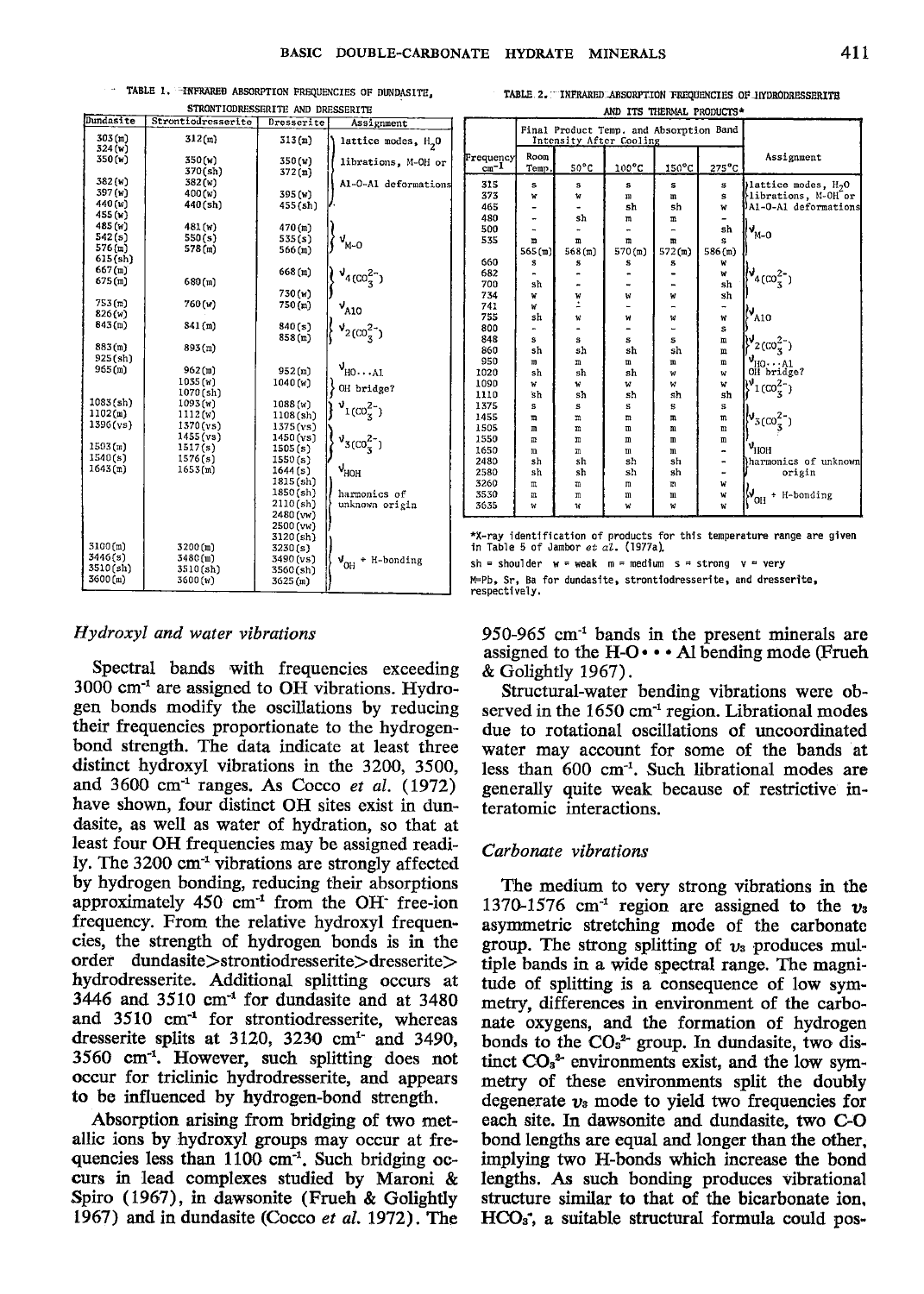sibly be  $NaAlO(OH)HCO<sub>s</sub>$  for dawsonite (Seiyama et al. 1967) and  $PbAl<sub>2</sub>O<sub>2</sub>(OH)<sub>2</sub>(HCO<sub>3</sub>)<sub>2</sub>·H<sub>2</sub>O$ for dundasite. Analogous structural formulae are postulated for strontiodresserite, dresserite, and possibly hydrodresserite.

Vibrations assigned to the carbonate  $v_1$  symmetric stretching mode appear in the frequency range  $1083-1112$  cm<sup>-1</sup>. These bands are infraredactive due to the asymmetry resulting from two unequal carbonate C-O bond lengths and the formation of hydrogen bonds. The observation of two frequencies is consistent with the presence of two distinct carbonate environments. As noted by White (1974), the  $v_1$  intensity increases in the order aragonite (Ca), strontianite (Sr), witherite (Ba), and cerussite (Pb) for the aragonite-type structures. The same intensity increase with cation mass is present for strontianite (Sr), dresserite (Ba), and dundasite (Pb). The out-ofplane bending mode  $v_2$  occurs with medium to strong intensity in the frequency range 840-893 cm<sup>-1</sup>. Again, doubling occurs as a result of the presence of two distinct  $CO<sub>3</sub><sup>2-</sup>$  environments.

Medium to strong vibrations in the 660-734 cm<sup>-1</sup> spectral range are characteristic of the  $v_4$ in-plane bend of  $CO<sub>3</sub><sup>2</sup>$ . Except for weak bands at 730 cm<sup>-1</sup> in dresserite, and 700 and 734 cm<sup>-1</sup> in hydrodresserite, little evidence of site-group splitting occurs. In their investigation of the aragonite-type carbonates, Huang & Kerr (1960) found  $v_4$  splitting in strontianite, but not in witherite or cerussite.

In addition to the preceding assignment of fundamentals, additional carbonate vibrations likely appear in the spectral region less than 500 cm-1. These include lattice vibrations but cannot be assigned without confirmatory evidence. Ditference bands involving two or more carbonate fundamentals are not expected where the lowest fundamental frequency involved is greater than  $600 \text{ cm}^{-1}$ .

## M etal-oxygen vibrations

From the study of dawsonite by Frueh & Golightly (1967), the singlet band in the  $950-965$  cm<sup>-1</sup> region is assigned to the  $H-O \cdot A$ l bending mode arising from hydrogen bonds directed toward oxygen coordinated to aluminum. This is within the usual spectral range of M-OH deformation vibrations. In their crystal-structure determination of dundasite, Cocco et al. (1972) showed that aluminum is octahedrally coordinated to 4 hydroxyls and 2 oxygen atoms, thereby supporting such an assipment.

A single band in the  $741-760$  cm<sup>-1</sup> region is tentatively assiped to an A1-O stretching vibration. Such an assignment is supported by the work of Stegmann et al. (1973) on  $AlO<sub>6</sub>$  stretching vibrations in orthorhombic boehmite, AlO- (OH), and by Stubidan & Roy (1961) in their studies of aluminosilicates.

Medium to strong absorption in the 470-578  $cm<sup>-1</sup>$  region is characteristic of metal-oxygen stretching vibrations. According to Barnes et al. (1944), the fundamental absorption frequency for a pair of atoms that can be considered to be in isolation from the rest of the crystal, as a first approximation, is given by

$$
\nu = \frac{1}{2\pi c} \sqrt{\frac{k_o}{\mu}}
$$

where  $\mu$  = reduced mass of participating atoms,  $k_0$ =force constant, c=velocity of light, and  $\nu$ = vibrational frequency in  $cm<sup>-1</sup>$ . If one considers the  $M$ -O structures of strontiodresserite and dresserite (SrO and BaO, respectively), and assumes constant  $k_0$ , then the frequency ratio strontiodresserite: dresserite is 1.03:1.00. This ratio is very close to that of the paired 470-578 cm-' bands of this study. They are therefore assigned to the Sr-O and Ba-O stretching vibrations of strontiodresserite and dresserite. Similarly, the bands at  $485$ ,  $542$ ,  $576$  cm<sup>-1</sup> are assigned to the Pb-O vibrations of dundasite and 535. 565 cm-' are assigned to the BaO vibrations of hydrodresserite.

The medium to strong oscillation occurring below 320  $cm<sup>-1</sup>$  may arise from Al-O-Al or M-OH deformation or from a lattice vibration. A more definite assignment is impossible with the available data.

## THERMAL STUDY OF HYDRODRESSERITE

The  $v_{\text{on}}$  bands at 3260, 3540, and 3635 cm<sup>-t</sup> remain at relatively constant intensity upon heating up to 275°C. At 275°C, the band intensities are gfeatly diminished due to partial sample decomposition with loss of hydroxy and volatilization of structural water. Water loss is indicated by the disappearance of the  $1650 \text{ cm}^{-1}$  band at  $275^{\circ}$ C. The 1020 cm<sup>-1</sup> band intensity increases with temperature and remains weak but present even at 275°C, indicating relatively strong bridging by hydroxyls. However, the  $v_{\text{HO}}$ ...ar deformation at 950 cm<sup>-1</sup> increases in intensity to  $150^{\circ}$ C, but is considerably weaker at 275°C. Again, hydrogen-bond strength increases to 150"C but decreases substantially upon subsequent sample decomposition.

The carbonate  $v_3$  absorptions at 1375 and 1455 cm<sup>-1</sup> increase in intensity to  $150^{\circ}$ C but are considerably weaker at  $275^{\circ}$ C. Intensity enhancement at the lower temperatures (roorn